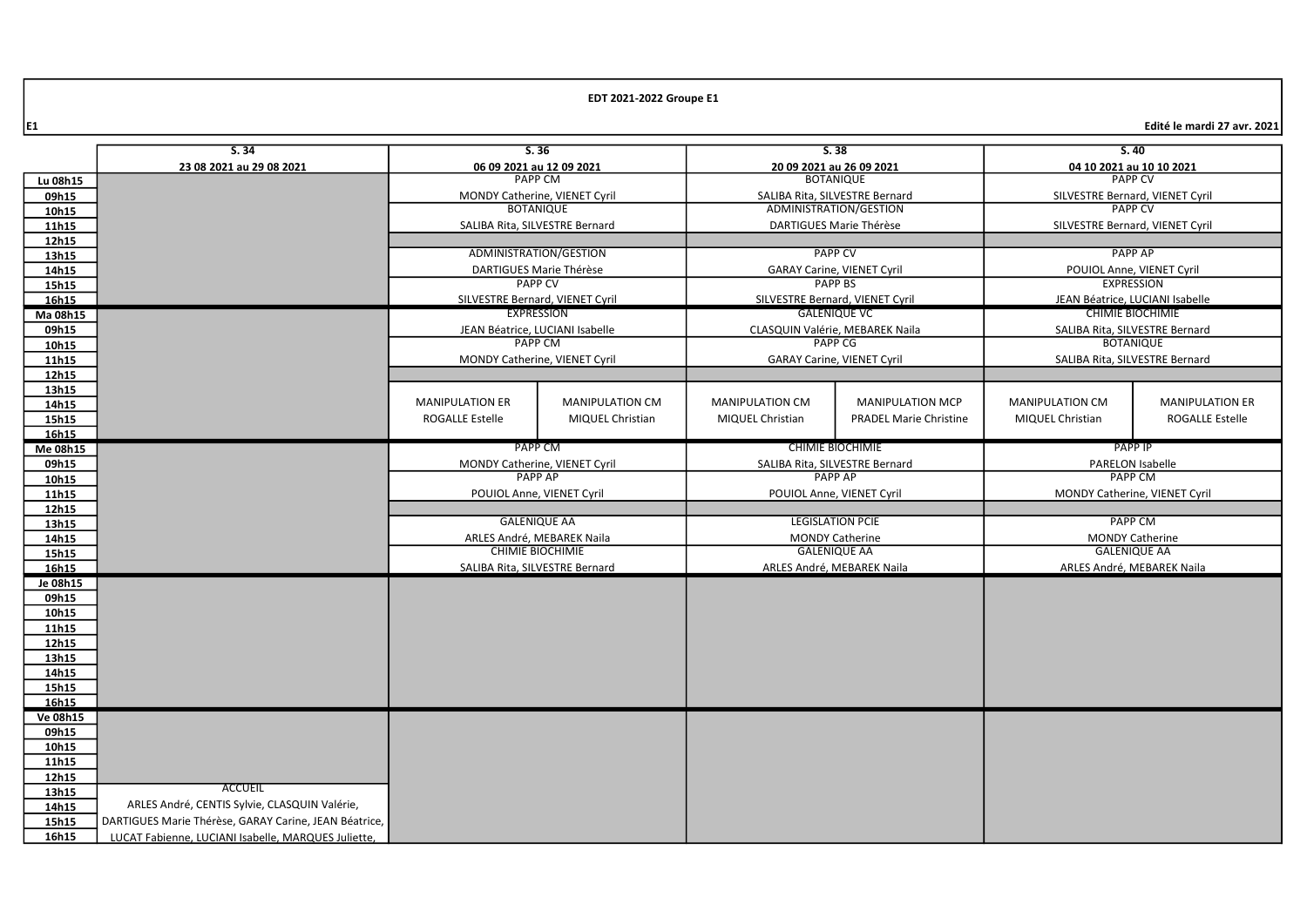E1 Edité le mardi 27 avr. 2021

|          | S.43<br>5.45                       |                           | 5.47                                              |                                 | 5.49                              |                                        |                                        |                                 |  |
|----------|------------------------------------|---------------------------|---------------------------------------------------|---------------------------------|-----------------------------------|----------------------------------------|----------------------------------------|---------------------------------|--|
|          | 25 10 2021 au 31 10 2021           |                           |                                                   | 08 11 2021 au 14 11 2021        | 22 11 2021 au 28 11 2021          |                                        | 06 12 2021 au 12 12 2021               |                                 |  |
| Lu 08h15 | <b>GALENIQUE VC</b>                |                           | <b>PAPP CV</b>                                    |                                 | <b>PAPP AP</b>                    |                                        | CHIMIE BIOCHIMIE                       |                                 |  |
| 09h15    | CLASQUIN Valérie, MEBAREK Naila    |                           | POUIOL Anne, VIENET Cyril                         |                                 | POUIOL Anne, VIENET Cyril         |                                        | SALIBA Rita, SILVESTRE Bernard         |                                 |  |
| 10h15    |                                    | <b>CHIMIE BIOCHIMIE</b>   |                                                   | <b>PAPP AP</b>                  | <b>LEGISLATION PCIE</b>           |                                        |                                        | <b>PAPP AP</b>                  |  |
| 11h15    | SALIBA Rita, SILVESTRE Bernard     |                           |                                                   | POUIOL Anne, VIENET Cyril       | <b>MONDY Catherine</b>            |                                        |                                        | POUIOL Anne, VIENET Cyril       |  |
| 12h15    |                                    |                           |                                                   |                                 |                                   |                                        |                                        |                                 |  |
| 13h15    |                                    | <b>PAPP AP</b>            |                                                   |                                 |                                   | <b>PAPP BS</b>                         |                                        | <b>PAPP AP</b>                  |  |
| 14h15    |                                    | POUIOL Anne, VIENET Cyril | <b>MANIPULATION VC</b><br><b>MANIPULATION MCP</b> |                                 | LUCAT Fabienne, SILVESTRE Bernard |                                        | POUIOL Anne, VIENET Cyril              |                                 |  |
| 15h15    |                                    | <b>BOTANIQUE</b>          | CLASQUIN Valérie<br><b>PRADEL Marie Christine</b> |                                 | <b>PAPP IP</b>                    |                                        | <b>PAPP CV</b>                         |                                 |  |
| 16h15    | SALIBA Rita, SILVESTRE Bernard     |                           |                                                   |                                 | PARELON Isabelle, VIENET Cvril    |                                        |                                        | POUIOL Anne, VIENET Cyril       |  |
| Ma 08h15 |                                    | <b>LEGISLATION PCIE</b>   | <b>PAPP CV</b>                                    |                                 | ADMINISTRATION/GESTION            |                                        | <b>PAPP CV</b>                         |                                 |  |
| 09h15    | MONDY Catherine, SALIBA Rita       |                           | <b>VIENET Cyril</b>                               |                                 | DARTIGUES Marie Thérèse           |                                        | <b>VIENET Cyril</b>                    |                                 |  |
| 10h15    |                                    | <b>PAPP IP</b>            | <b>CHIMIE BIOCHIMIE</b>                           |                                 | <b>CHIMIE BIOCHIMIE</b>           |                                        | <b>EXPRESSION</b>                      |                                 |  |
| 11h15    | PARELON Isabelle, VIENET Cyril     |                           |                                                   | SALIBA Rita, SILVESTRE Bernard  | SALIBA Rita, SILVESTRE Bernard    |                                        |                                        | JEAN Béatrice, LUCIANI Isabelle |  |
| 12h15    |                                    |                           |                                                   |                                 |                                   |                                        |                                        |                                 |  |
| 13h15    |                                    |                           |                                                   | <b>PAPP IP</b>                  |                                   |                                        |                                        |                                 |  |
| 14h15    | <b>MANIPULATION CM</b>             | <b>MANIPULATION ER</b>    |                                                   | PARELON Isabelle                | <b>MANIPULATION CM</b>            | <b>MANIPULATION ER</b>                 | <b>MANIPULATION MCP</b>                | <b>MANIPULATION CM</b>          |  |
| 15h15    | MIQUEL Christian                   | <b>ROGALLE Estelle</b>    |                                                   | <b>EXPRESSION</b>               | MIQUEL Christian                  | <b>ROGALLE Estelle</b>                 | <b>PRADEL Marie Christine</b>          | MIQUEL Christian                |  |
| 16h15    |                                    |                           |                                                   | JEAN Béatrice, LUCIANI Isabelle |                                   |                                        |                                        |                                 |  |
| Me 08h15 |                                    | <b>PAPP CG</b>            |                                                   |                                 | PAPP CG                           |                                        |                                        | PAPP AP                         |  |
| 09h15    | <b>GARAY Carine, VIENET Cyril</b>  |                           |                                                   |                                 | <b>GARAY Carine, VIENET Cyril</b> |                                        | POUIOL Anne, VIENET Cyril              |                                 |  |
| 10h15    |                                    | ADMINISTRATION/GESTION    |                                                   |                                 | <b>LEGISLATION DU TRAVAIL</b>     |                                        | <b>COMMENTAIRE VC</b>                  | <b>COMMENTAIRE MCP</b>          |  |
| 11h15    | DARTIGUES Marie Thérèse            |                           |                                                   |                                 |                                   | LUCIANI Isabelle, MARQUES Juliette     | CLASQUIN Valérie                       | <b>PRADEL Marie Christine</b>   |  |
| 12h15    |                                    |                           |                                                   |                                 |                                   |                                        |                                        |                                 |  |
| 13h15    | <b>PAPP IP</b>                     |                           |                                                   |                                 |                                   | <b>MICROBIOLOGIE</b>                   |                                        | <b>GALENIQUE AA</b>             |  |
| 14h15    | PARELON Isabelle, VIENET Cyril     |                           |                                                   |                                 |                                   | CENTIS Sylvie, DARTIGUES Marie Thérèse |                                        | ARLES André, MEBAREK Naila      |  |
| 15h15    | <b>LEGISLATION DU TRAVAIL</b>      |                           |                                                   |                                 | <b>GALENIQUE AA</b>               |                                        |                                        | <b>MICROBIOLOGIE</b>            |  |
| 16h15    | LUCIANI Isabelle, MARQUES Juliette |                           |                                                   |                                 | ARLES André, SALIBA Rita          |                                        | CENTIS Sylvie, DARTIGUES Marie Thérèse |                                 |  |
| Je 08h15 |                                    |                           |                                                   |                                 |                                   |                                        |                                        |                                 |  |
| 09h15    |                                    |                           |                                                   |                                 |                                   |                                        |                                        |                                 |  |
| 10h15    |                                    |                           |                                                   |                                 |                                   |                                        |                                        |                                 |  |
| 11h15    |                                    |                           |                                                   |                                 |                                   |                                        |                                        |                                 |  |
| 12h15    |                                    |                           |                                                   |                                 |                                   |                                        |                                        |                                 |  |
| 13h15    |                                    |                           |                                                   |                                 |                                   |                                        |                                        |                                 |  |
| 14h15    |                                    |                           |                                                   |                                 |                                   |                                        |                                        |                                 |  |
| 15h15    |                                    |                           |                                                   |                                 |                                   |                                        |                                        |                                 |  |
| 16h15    |                                    |                           |                                                   |                                 |                                   |                                        |                                        |                                 |  |
| Ve 08h15 |                                    |                           |                                                   |                                 |                                   |                                        |                                        |                                 |  |
| 09h15    |                                    |                           |                                                   |                                 |                                   |                                        |                                        |                                 |  |
| 10h15    |                                    |                           |                                                   |                                 |                                   |                                        |                                        |                                 |  |
| 11h15    |                                    |                           |                                                   |                                 |                                   |                                        |                                        |                                 |  |
| 12h15    |                                    |                           |                                                   |                                 |                                   |                                        |                                        |                                 |  |
| 13h15    |                                    |                           |                                                   |                                 |                                   |                                        |                                        |                                 |  |
| 14h15    |                                    |                           |                                                   |                                 |                                   |                                        |                                        |                                 |  |
| 15h15    |                                    |                           |                                                   |                                 |                                   |                                        |                                        |                                 |  |
| 16h15    |                                    |                           |                                                   |                                 |                                   |                                        |                                        |                                 |  |
|          |                                    |                           |                                                   |                                 |                                   |                                        |                                        |                                 |  |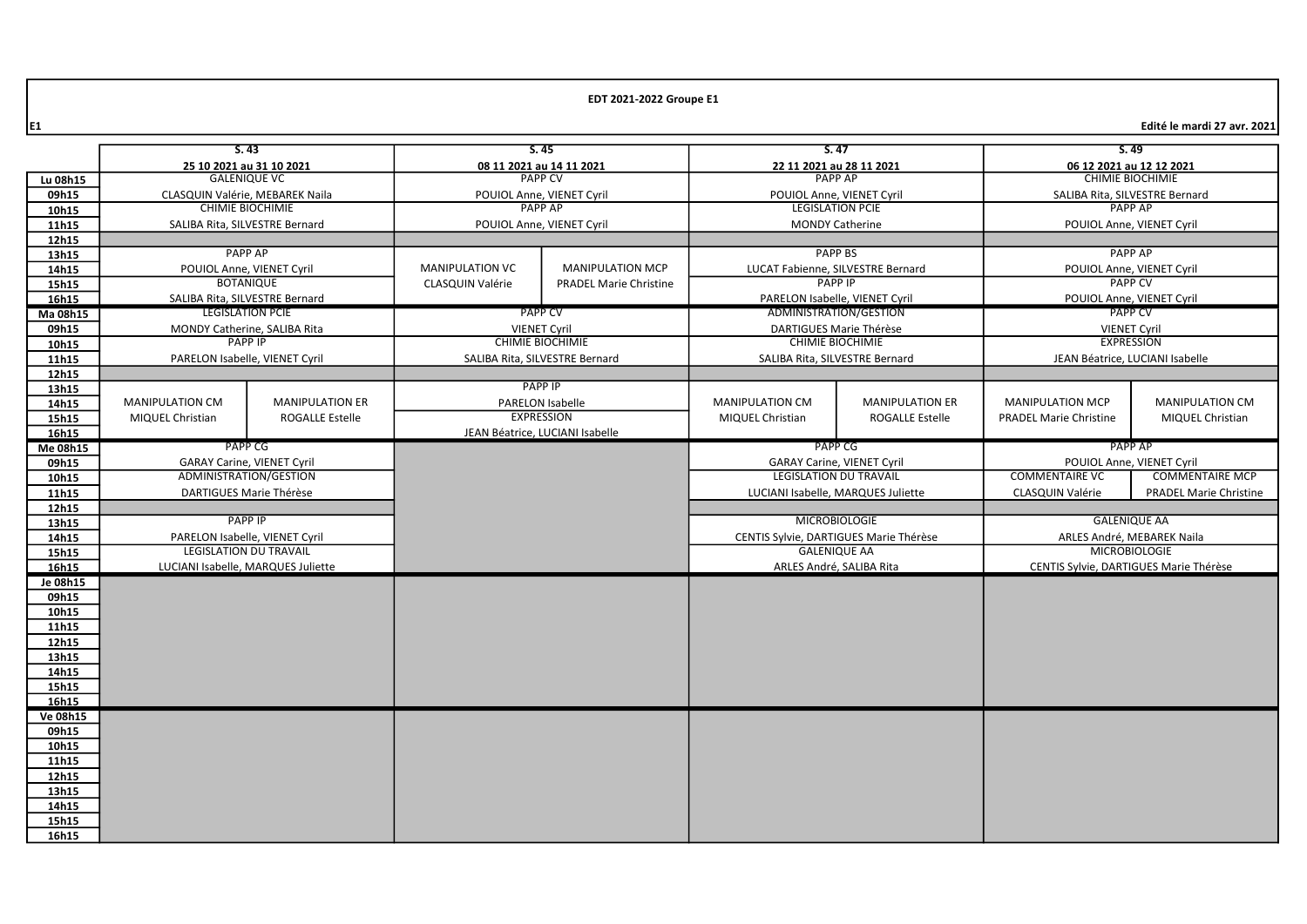E1 Edité le mardi 27 avr. 2021

|                | S.51                                        |                                                                         | S.2                                                      |                                 | S.4                                                         |                                    | S.6                                              |                                                           |
|----------------|---------------------------------------------|-------------------------------------------------------------------------|----------------------------------------------------------|---------------------------------|-------------------------------------------------------------|------------------------------------|--------------------------------------------------|-----------------------------------------------------------|
|                | 20 12 2021 au 26 12 2021                    |                                                                         | 10 01 2022 au 16 01 2022                                 |                                 | 24 01 2022 au 30 01 2022                                    |                                    | 07 02 2022 au 13 02 2022                         |                                                           |
| Lu 08h15       | <b>PAPP AP</b>                              |                                                                         | <b>PAPP AP</b>                                           |                                 |                                                             |                                    |                                                  | <b>PAPP CM</b>                                            |
| 09h15          | POUIOL Anne, VIENET Cyril                   |                                                                         | POUIOL Anne, VIENET Cyril                                |                                 |                                                             |                                    |                                                  | MONDY Catherine, VIENET Cyril                             |
| 10h15          | <b>LEGISLATION PCIE</b>                     |                                                                         | <b>COMMENTAIRE MCP</b><br><b>COMMENTAIRE VC</b>          |                                 |                                                             |                                    |                                                  | <b>PAPP CM</b>                                            |
| 11h15          |                                             | <b>MONDY Catherine</b>                                                  | <b>PRADEL Marie Christine</b><br><b>CLASQUIN Valérie</b> |                                 |                                                             |                                    |                                                  | MONDY Catherine, VIENET Cyril                             |
| 12h15          |                                             |                                                                         |                                                          |                                 |                                                             |                                    |                                                  |                                                           |
| 13h15          |                                             | <b>MICROBIOLOGIE</b>                                                    | <b>PAPP CM</b>                                           |                                 |                                                             |                                    |                                                  | <b>MICROBIOLOGIE</b>                                      |
| 14h15          | CENTIS Sylvie, DARTIGUES Marie Thérèse      |                                                                         | MONDY Catherine, VIENET Cyril                            |                                 |                                                             |                                    |                                                  | CENTIS Sylvie, DARTIGUES Marie Thérèse                    |
| 15h15          | <b>GALENIQUE VC</b>                         |                                                                         |                                                          | <b>PAPP AP</b>                  |                                                             |                                    |                                                  | <b>EXPRESSION</b>                                         |
| 16h15          |                                             | CLASQUIN Valérie, SALIBA Rita                                           |                                                          | POUIOL Anne, VIENET Cyril       |                                                             |                                    |                                                  | JEAN Béatrice, LUCIANI Isabelle                           |
| Ma 08h15       | <b>TAP CM</b>                               | <b>TAP MCP</b>                                                          |                                                          | <b>GALENIQUE VC</b>             | <b>COMMENTAIRE ER</b>                                       | <b>COMMENTAIRE MCP</b>             | <b>COMMENTAIRE VC</b>                            | <b>COMMENTAIRE MCP</b>                                    |
| 09h15          | MIQUEL Christian                            | <b>PRADEL Marie Christine</b>                                           |                                                          | CLASQUIN Valérie. MEBAREK Naila | <b>ROGALLE Estelle</b>                                      | <b>PRADEL Marie Christine</b>      | CLASQUIN Valérie                                 | <b>PRADEL Marie Christine</b>                             |
| 10h15          |                                             | <b>CHIMIE BIOCHIMIE</b>                                                 |                                                          | <b>CHIMIE BIOCHIMIE</b>         |                                                             | ADMINISTRATION/GESTION             |                                                  | <b>PAPP CM</b>                                            |
| 11h15          |                                             | SALIBA Rita, SILVESTRE Bernard                                          |                                                          | SALIBA Rita, SILVESTRE Bernard  |                                                             | DARTIGUES Marie Thérèse            |                                                  | MONDY Catherine, VIENET Cyril                             |
| 12h15          |                                             |                                                                         |                                                          |                                 |                                                             |                                    |                                                  |                                                           |
| 13h15          |                                             | <b>PAPP CG</b>                                                          |                                                          | <b>PAPP CM</b>                  |                                                             |                                    |                                                  |                                                           |
| 14h15          |                                             | <b>GARAY Carine</b>                                                     |                                                          | MONDY Catherine, VIENET Cyril   | <b>MANIPULATION CM</b>                                      | <b>MANIPULATION MCP</b>            | <b>MANIPULATION ER</b>                           | <b>MANIPULATION CM</b>                                    |
| 15h15          | <b>COMMENTAIRE CG</b>                       | <b>COMMENTAIRE VC</b>                                                   |                                                          | <b>EXPRESSION</b>               | MIQUEL Christian                                            | <b>PRADEL Marie Christine</b>      | <b>ROGALLE Estelle</b>                           | MIQUEL Christian                                          |
| 16h15          | <b>GARAY Carine</b>                         | CLASQUIN Valérie                                                        | JEAN Béatrice, LUCIANI Isabelle                          |                                 |                                                             |                                    |                                                  |                                                           |
| Me 08h15       |                                             | <b>PAPP AP</b><br><b>PAPP CV</b>                                        |                                                          | PAPP CM                         |                                                             | <b>CHIMIE BIOCHIMIE</b>            |                                                  |                                                           |
| 09h15          | POUIOL Anne, VIENET Cyril<br><b>PAPP AP</b> |                                                                         | <b>VIENET Cyril</b>                                      |                                 | MONDY Catherine, VIENET Cyril<br><b>MICROBIOLOGIE</b>       |                                    | SALIBA Rita, SILVESTRE Bernard<br><b>PAPP AP</b> |                                                           |
| 10h15          |                                             |                                                                         | <b>PAPP AP</b>                                           |                                 | CENTIS Sylvie, DARTIGUES Marie Thérèse                      |                                    |                                                  |                                                           |
| 11h15          | POUIOL Anne, VIENET Cyril                   |                                                                         |                                                          | POUIOL Anne, VIENET Cyril       |                                                             |                                    |                                                  | POUIOL Anne, VIENET Cyril                                 |
| 12h15          | <b>MICROBIOLOGIE</b>                        |                                                                         |                                                          | <b>PAPP CM</b>                  |                                                             | <b>GALENIQUE AA</b>                |                                                  | <b>PAPP CG</b>                                            |
| 13h15          |                                             |                                                                         |                                                          |                                 |                                                             |                                    |                                                  |                                                           |
| 14h15          |                                             | CENTIS Sylvie, DARTIGUES Marie Thérèse<br><b>LEGISLATION DU TRAVAIL</b> | MONDY Catherine, VIENET Cyril<br><b>MICROBIOLOGIE</b>    |                                 | ARLES André, MEBAREK Naila<br><b>LEGISLATION DU TRAVAIL</b> |                                    |                                                  | <b>GARAY Carine, VIENET Cyril</b><br><b>MICROBIOLOGIE</b> |
| 15h15<br>16h15 |                                             | LUCIANI Isabelle, MARQUES Juliette                                      | CENTIS Sylvie, DARTIGUES Marie Thérèse                   |                                 |                                                             | LUCIANI Isabelle, MARQUES Juliette |                                                  | CENTIS Sylvie, DARTIGUES Marie Thérèse                    |
| Je 08h15       |                                             |                                                                         |                                                          |                                 |                                                             | PAPP AP                            |                                                  |                                                           |
| 09h15          |                                             |                                                                         |                                                          |                                 |                                                             | POUIOL Anne, VIENET Cyril          |                                                  |                                                           |
| 10h15          |                                             |                                                                         |                                                          |                                 |                                                             | <b>CHIMIE BIOCHIMIE</b>            |                                                  |                                                           |
| 11h15          |                                             |                                                                         |                                                          |                                 |                                                             | SALIBA Rita, SILVESTRE Bernard     |                                                  |                                                           |
| 12h15          |                                             |                                                                         |                                                          |                                 |                                                             |                                    |                                                  |                                                           |
| 13h15          |                                             |                                                                         |                                                          | PAPP AP                         |                                                             |                                    |                                                  |                                                           |
| 14h15          |                                             |                                                                         |                                                          |                                 | POUIOL Anne, VIENET Cyril                                   |                                    |                                                  |                                                           |
| 15h15          |                                             |                                                                         |                                                          | <b>PAPP CV</b>                  |                                                             |                                    |                                                  |                                                           |
| 16h15          |                                             |                                                                         | <b>VIENET Cyril</b>                                      |                                 |                                                             |                                    |                                                  |                                                           |
| Ve 08h15       |                                             |                                                                         |                                                          |                                 |                                                             |                                    |                                                  |                                                           |
| 09h15          |                                             |                                                                         |                                                          |                                 |                                                             |                                    |                                                  |                                                           |
| 10h15          |                                             |                                                                         |                                                          |                                 |                                                             |                                    |                                                  |                                                           |
| 11h15          |                                             |                                                                         |                                                          |                                 |                                                             |                                    |                                                  |                                                           |
| 12h15          |                                             |                                                                         |                                                          |                                 |                                                             |                                    |                                                  |                                                           |
| 13h15          |                                             |                                                                         |                                                          |                                 |                                                             |                                    |                                                  |                                                           |
| 14h15          |                                             |                                                                         |                                                          |                                 |                                                             |                                    |                                                  |                                                           |
| 15h15          |                                             |                                                                         |                                                          |                                 |                                                             |                                    |                                                  |                                                           |
| 16h15          |                                             |                                                                         |                                                          |                                 |                                                             |                                    |                                                  |                                                           |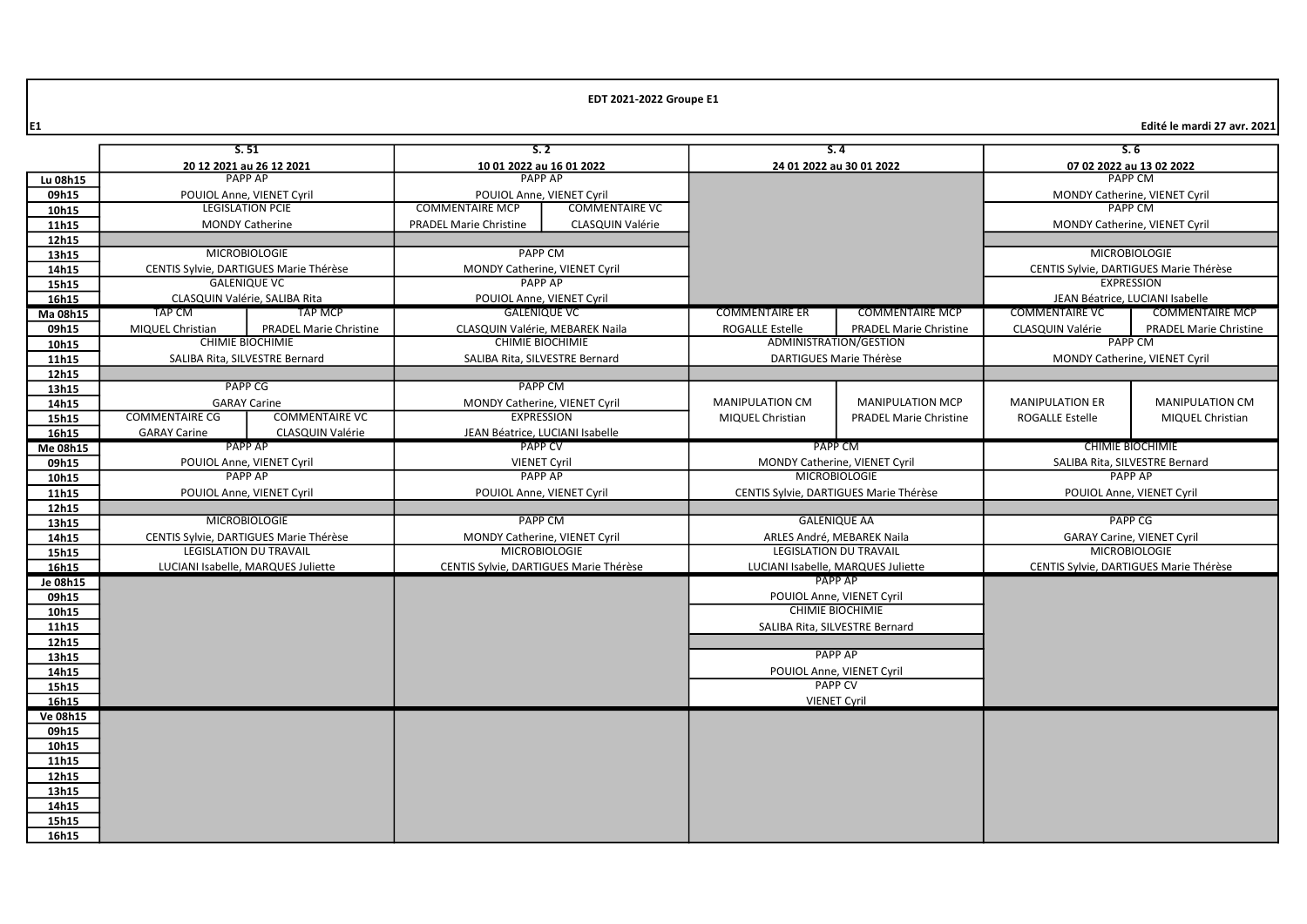$\left| \epsilon_1 \right|$  Edité le mardi 27 avr. 2021 $\left| \epsilon_2 \right|$ 

|          | 5.9                                |                                | S.11                              |                               | S.13                                             |                                 | 5.15                            |                                |
|----------|------------------------------------|--------------------------------|-----------------------------------|-------------------------------|--------------------------------------------------|---------------------------------|---------------------------------|--------------------------------|
|          | 28 02 2022 au 06 03 2022           |                                | 14 03 2022 au 20 03 2022          |                               | 28 03 2022 au 03 04 2022                         |                                 | 11 04 2022 au 17 04 2022        |                                |
| Lu 08h15 | <b>PAPP AP</b>                     |                                | PAPP CG                           |                               | CHIMIE BIOCHIMIE                                 |                                 | <b>CHIMIE BIOCHIMIE</b>         |                                |
| 09h15    | POUIOL Anne, VIENET Cyril          |                                | <b>GARAY Carine, VIENET Cyril</b> |                               | SALIBA Rita, SILVESTRE Bernard                   |                                 | SALIBA Rita, SILVESTRE Bernard  |                                |
| 10h15    |                                    | PHYTOTHERAPIE                  | <b>CHIMIE BIOCHIMIE</b>           |                               |                                                  | <b>BOTANIQUE</b>                | PHYTOTHERAPIE                   |                                |
| 11h15    |                                    | POUIOL Anne                    | SALIBA Rita, SILVESTRE Bernard    |                               |                                                  | SALIBA Rita, SILVESTRE Bernard  | POUIOL Anne                     |                                |
| 12h15    |                                    |                                |                                   |                               |                                                  |                                 |                                 |                                |
| 13h15    | <b>COMMENTAIRE CG</b>              | <b>COMMENTAIRE VC</b>          |                                   | <b>PHYTOTHERAPIE</b>          | <b>COMMENTAIRE AP</b>                            | <b>COMMENTAIRE VC</b>           | <b>COMMENTAIRE AP</b>           | <b>COMMENTAIRE VC</b>          |
| 14h15    | <b>GARAY Carine</b>                | CLASQUIN Valérie               |                                   | POUIOL Anne                   | POUIOL Anne                                      | CLASQUIN Valérie                | POUIOL Anne                     | CLASQUIN Valérie               |
| 15h15    | ADMINISTRATION/GESTION             |                                | <b>COMMENTAIRE AP</b>             | <b>COMMENTAIRE MCP</b>        |                                                  | PHYTOTHERAPIE                   |                                 | <b>BOTANIQUE</b>               |
| 16h15    |                                    | DARTIGUES Marie Thérèse        | POUIOL Anne                       | <b>PRADEL Marie Christine</b> | POUIOL Anne                                      |                                 |                                 | SALIBA Rita, SILVESTRE Bernard |
| Ma 08h15 |                                    | <b>LEGISLATION PCIE</b>        | <b>PAPP CV</b>                    |                               | PAPP CM                                          |                                 | <b>TAP VC</b>                   | <b>TAP MCP</b>                 |
| 09h15    |                                    | MONDY Catherine, SALIBA Rita   | LUCAT Fabienne, VIENET Cyril      |                               | LUCAT Fabienne, MONDY Catherine                  |                                 | CLASQUIN Valérie                | <b>PRADEL Marie Christine</b>  |
| 10h15    |                                    | <b>LEGISLATION DU TRAVAIL</b>  | ADMINISTRATION/GESTION            |                               | <b>PAPP CM</b>                                   |                                 |                                 | ADMINISTRATION/GESTION         |
| 11h15    | LUCIANI Isabelle, MARQUES Juliette |                                |                                   | DARTIGUES Marie Thérèse       |                                                  | MONDY Catherine, VIENET Cyril   |                                 | DARTIGUES Marie Thérèse        |
| 12h15    |                                    |                                |                                   |                               |                                                  |                                 |                                 |                                |
| 13h15    |                                    |                                |                                   |                               |                                                  | <b>GALENIQUE VC</b>             |                                 |                                |
| 14h15    | <b>MANIPULATION MCP</b>            | <b>MANIPULATION VC</b>         | <b>MANIPULATION CM</b>            | <b>MANIPULATION ER</b>        |                                                  | CLASQUIN Valérie, MEBAREK Naila | <b>MANIPULATION MCP</b>         | <b>MANIPULATION ER</b>         |
| 15h15    | <b>PRADEL Marie Christine</b>      | <b>CLASQUIN Valérie</b>        | MIQUEL Christian                  | <b>ROGALLE Estelle</b>        |                                                  | <b>EXPRESSION</b>               | <b>PRADEL Marie Christine</b>   | <b>ROGALLE Estelle</b>         |
| 16h15    |                                    |                                |                                   |                               | JEAN Béatrice, LUCIANI Isabelle                  |                                 |                                 |                                |
| Me 08h15 |                                    | <b>GALENIQUE AA</b>            | <b>EXPRESSION</b>                 |                               | <b>MICROBIOLOGIE</b>                             |                                 |                                 | <b>EXPRESSION</b>              |
| 09h15    | ARLES André, MEBAREK Naila         |                                | JEAN Béatrice, LUCIANI Isabelle   |                               | CENTIS Sylvie, DARTIGUES Marie Thérèse           |                                 | JEAN Béatrice, LUCIANI Isabelle |                                |
| 10h15    | <b>PAPP BS</b>                     |                                | <b>CHIMIE BIOCHIMIE</b>           |                               | <b>PAPP IP</b>                                   |                                 | <b>BOTANIQUE</b>                |                                |
| 11h15    | LUCAT Fabienne, SILVESTRE Bernard  |                                | SALIBA Rita, SILVESTRE Bernard    |                               | PARELON Isabelle, VIENET Cyril                   |                                 |                                 | SALIBA Rita, SILVESTRE Bernard |
| 12h15    |                                    |                                |                                   |                               |                                                  |                                 |                                 |                                |
| 13h15    | <b>PAPP BS</b>                     |                                |                                   | <b>GALENIQUE AA</b>           |                                                  |                                 |                                 | <b>LEGISLATION PCIE</b>        |
| 14h15    | SILVESTRE Bernard, VIENET Cyril    |                                | ARLES André, MEBAREK Naila        |                               | <b>MANIPULATION CM</b><br><b>MANIPULATION ER</b> |                                 | <b>MONDY Catherine</b>          |                                |
| 15h15    |                                    | <b>CHIMIE BIOCHIMIE</b>        | <b>BOTANIQUE</b>                  |                               | MIQUEL Christian<br><b>ROGALLE Estelle</b>       |                                 | <b>GALENIQUE AA</b>             |                                |
| 16h15    |                                    | SALIBA Rita, SILVESTRE Bernard | SALIBA Rita, SILVESTRE Bernard    |                               |                                                  |                                 | ARLES André, MEBAREK Naila      |                                |
| Je 08h15 |                                    |                                |                                   |                               |                                                  |                                 |                                 |                                |
| 09h15    |                                    |                                |                                   |                               |                                                  |                                 |                                 |                                |
| 10h15    |                                    |                                |                                   |                               |                                                  |                                 |                                 |                                |
| 11h15    |                                    |                                |                                   |                               |                                                  |                                 |                                 |                                |
| 12h15    |                                    |                                |                                   |                               |                                                  |                                 |                                 |                                |
| 13h15    |                                    |                                |                                   |                               |                                                  |                                 |                                 |                                |
| 14h15    |                                    |                                |                                   |                               |                                                  |                                 |                                 |                                |
| 15h15    |                                    |                                |                                   |                               |                                                  |                                 |                                 |                                |
| 16h15    |                                    |                                |                                   |                               |                                                  |                                 |                                 |                                |
| Ve 08h15 |                                    |                                |                                   |                               |                                                  |                                 |                                 |                                |
| 09h15    |                                    |                                |                                   |                               |                                                  |                                 |                                 |                                |
| 10h15    |                                    |                                |                                   |                               |                                                  |                                 |                                 |                                |
| 11h15    |                                    |                                |                                   |                               |                                                  |                                 |                                 |                                |
| 12h15    |                                    |                                |                                   |                               |                                                  |                                 |                                 |                                |
| 13h15    |                                    |                                |                                   |                               |                                                  |                                 |                                 |                                |
| 14h15    |                                    |                                |                                   |                               |                                                  |                                 |                                 |                                |
| 15h15    |                                    |                                |                                   |                               |                                                  |                                 |                                 |                                |
| 16h15    |                                    |                                |                                   |                               |                                                  |                                 |                                 |                                |